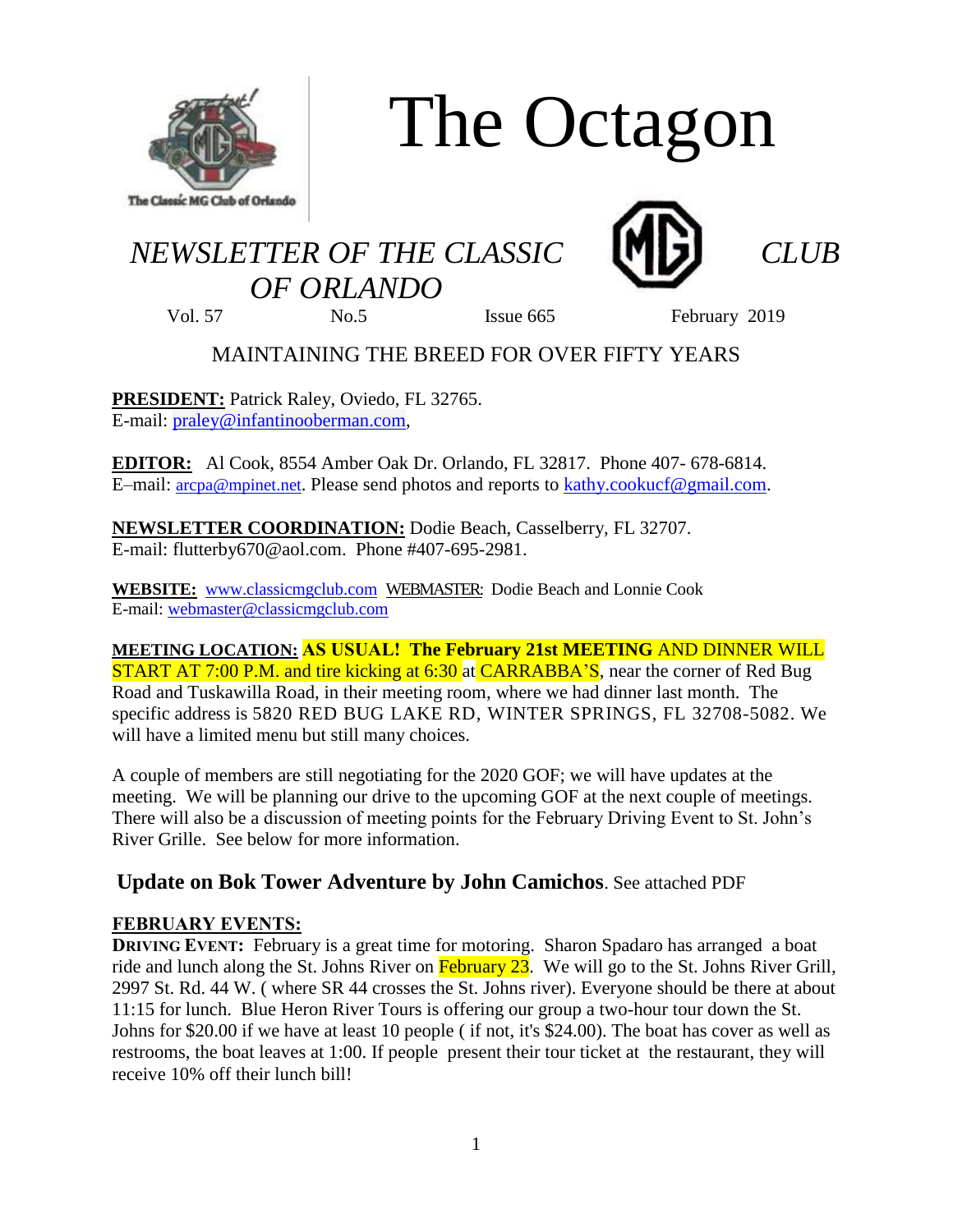We need to let the restaurant know how many people to expect, so everyone needs to **contact** Sharon to let her know they are coming. We need the count by Friday, Feb. 22. Lake County or people from the north end will meet at the Publix in Sorrento at 10:30 for those who choose to caravan as a group. For those who don't choose to go as a group, be there at 11:15. For the Orlando area people, we can discuss that at the meeting on Thursday.

For More information contact Sharon and **RSVP** by February 22 at: Phone: 352-357-8812 Cell Sharon 305-322-5556 E-mail [SAS852@aol.com](mailto:SAS852@aol.com)

**TOPS OR BOTTOMS:** CERES MOTORSPORTS is having a MG Tech session on February 16 on replacing the top of your MGB! If the weather gets bad, they will tackle another MGB issue – the dreaded rear end clunk. They will change out the shims, washers and seals to make an MGB rear differential silent and leak free. The event is from 8:00 until around noon. This is a wonderful opportunity to learn more about the MGB and a great tradition of the club!

**MARCH EVENT:** On **March 16, 2018** we will have The Annual St. Patrick's Day party and planning session at the Cook's home 8554 Amber Oak Drive, Orlando, starting at 11:30 A.M. Of course, we will have the traditional corned beef and cabbage, provided by the club. We will have soft drinks and water available, also. We ask that you provide your favorite beverages (if you don't want tea, sodas, or water) and a side dish. Please call Kathy Cook, (407-678-6814) or email [kathy.cookucf@gmail.com](mailto:kathy.cookucf@gmail.com) so that we can coordinate all the items necessary for a true Irish Feast. At some point we will conduct our annual planning meeting where we will plan out the driving events for the next year and assign the Action Officers to organize those events, so BRING YOUR IDEAS! Write them down on a piece of paper with your name and we will put them in a hat for a prize drawing at the beginning of the meeting.

**REPORT ON THE JANUARY EVENT:** Kathy Cook arranged for a trip to Lone Cabbage Fish Camp in Cocoa, FL (also known at Hwy 520). After meeting at the Cook's home, we caravanned to our location meeting up with others who drove there directly. Some of us took airboat rides and the rest were able to kick back, enjoy the beautiful weather, and drink some beer. The gators were hiding, although one did hiss at us when we got too near. The only Gator some of us saw was on our plates!



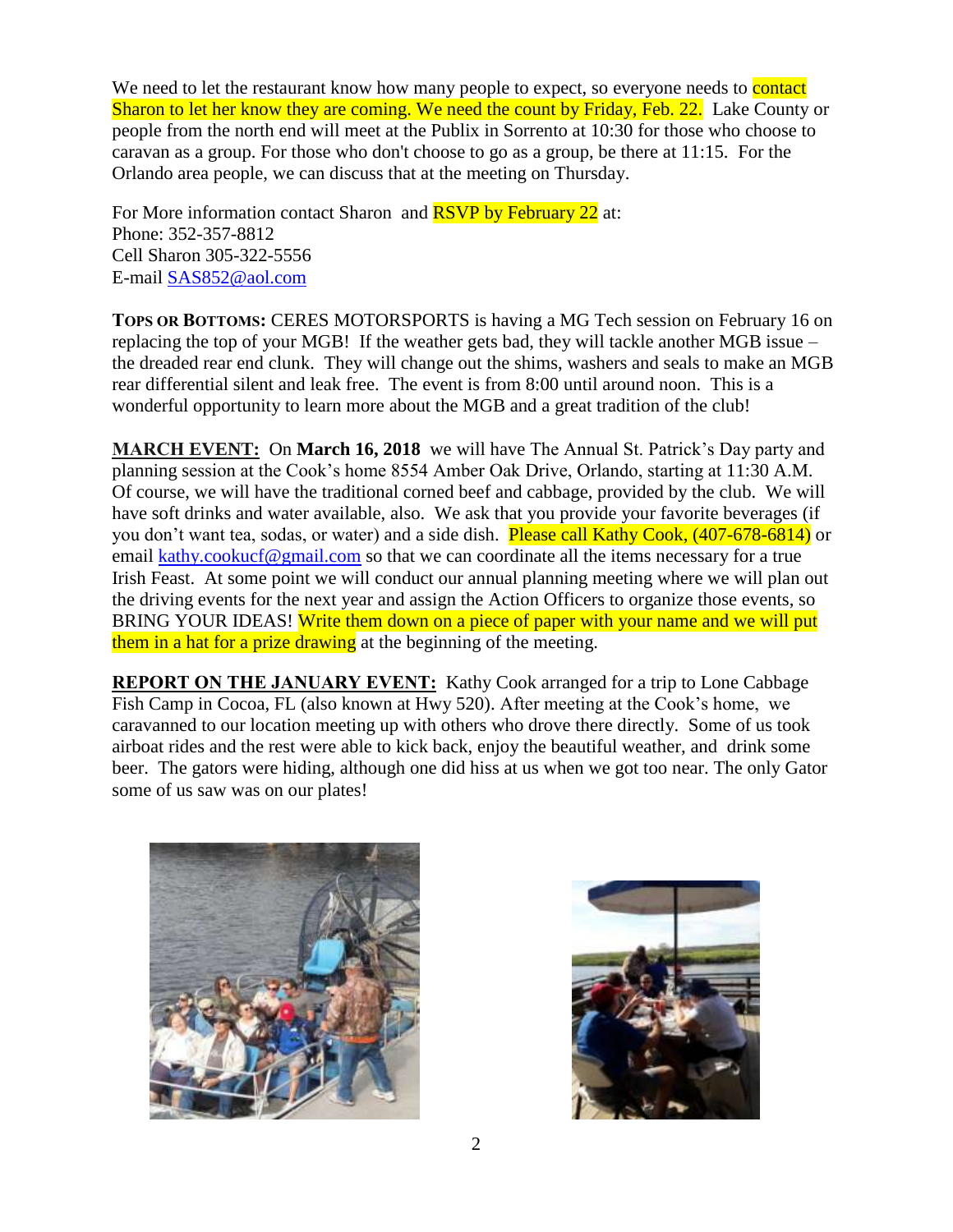

#### PLEASE TAKE PICTURES AT THE EVENTS SO KATHY CAN PUT THEM IN THE NEWSLETTER!!!!

#### **OTHER EVENTS:**

**The All British Breakfast Club**: The All British Club is planning a road trip on Sunday February 17th to the Yalaha German themed bakery in a lovely quiet country setting in Yalaha, Florida. They plan to meet at the Publix shopping center located at 1545 Rock Springs Road (at the intersection of Rock Springs Road and Welch Road) in Apopka at 11 am with a departure time of 11:15 am. Please park at the front of the parking lot next to Rock Springs Road where there's normally a lot of empty spaces. The trip will take about 40 minutes taking some excellent curvy back roads which will allow you to test your driving skills and push your car to its outer limits (as Rod Serling would say). The bakery has a German themed hot lunch menu as shown below, but they also have deli sandwiches as well as pretzels and pizza. Beer and wine are also available. Some weekends live music is presented by local musicians. Outside tables and chairs are available but they can fill up quickly at the weekend so it might be a good idea to bring a couple of your own chairs.

**Car Show Opportunity:** The Lake Nona Sound of the Lions is sponsoring a car show in hopes of raising money to go to the New Years Day Parade in London. See the attached flyer. Unfortunately, this event is the same day as our St. Patrick's Day Party.

**Jacksonville MG Club Meet and Greet at Ft. Mose:** The Jacksonville MG Club is going to have a meet & greet for the Winter Tour Group, on the 3rd of March @ 12 noon. The group driving down are from Virginia Beach, Tidewater MG Classics. Richard Gross said he has attended several of these meets at Mt. Dora which was organized by John Spadaro. Our members are invited to attend this as well. Please go on their website [https://www.mgclassics.org](https://www.mgclassics.org/) to RSVP in order get a food count. Their club is funding for the meal but are asking for a donation of \$5.00 to the Ft. Mose Historic Society. They will have a militia demonstration & a speaker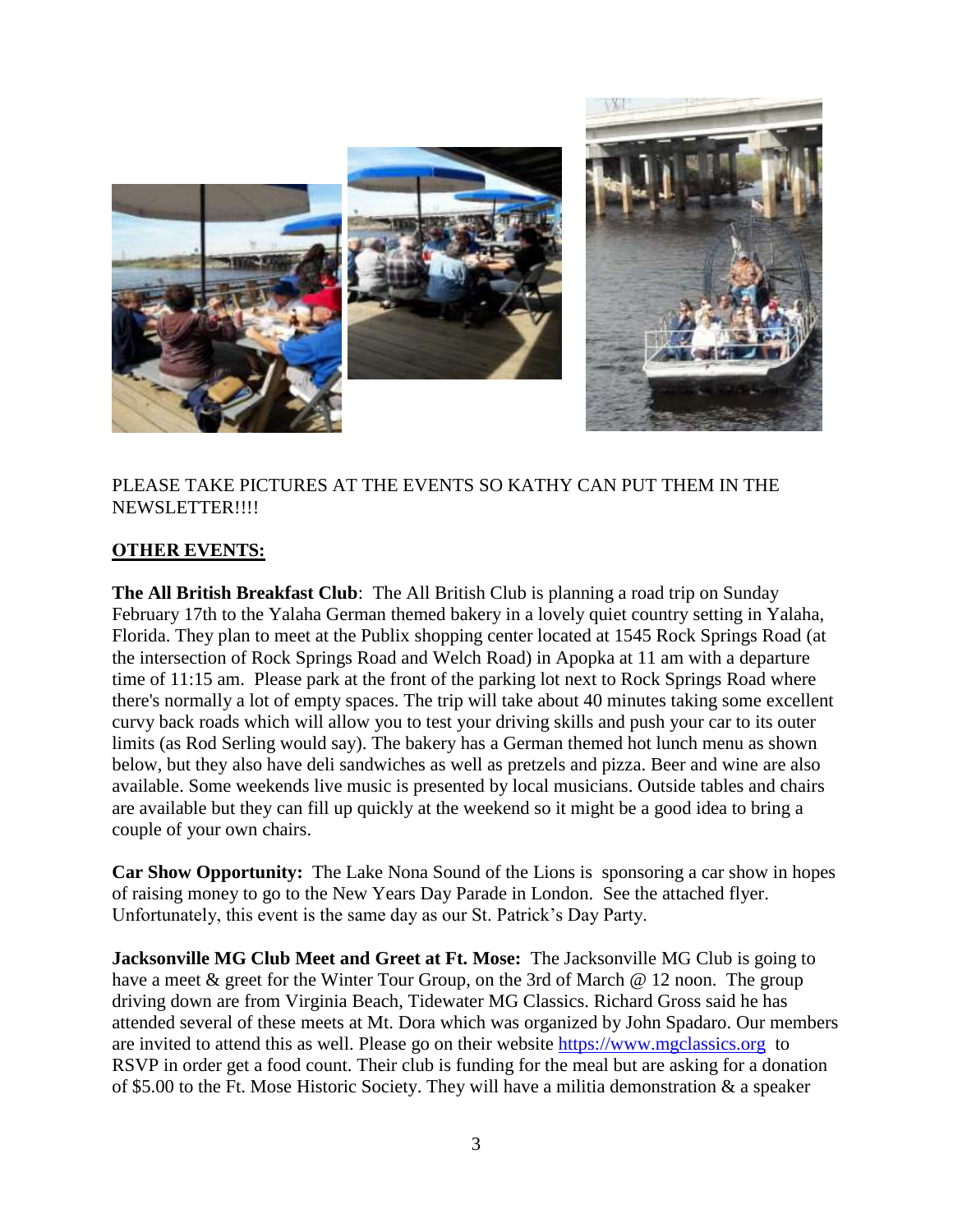just for the event. This sounds like an excellent opportunity for many of us to get out and drive our own classic MGs!

**GOF 2019:** Information and registration forms are available on the Jacksonville club's website, [https://www.mgclassics.org/gofsouth.](https://www.mgclassics.org/gofsouth) For those of you who may have missed it, it's official that we are having the GOF in Daytona Beach next year. It will be held at the Plaza Resort & Spa on the beach. **Save the date: 11th thru 14th of April**. The main feature will be taking a drive on the road course around the race track. There will also have a few driving MG's road events in the Daytona area. They are starting on a Thursday for the early birds with something for them to do, a meet  $\&$  greet as well as a driving tour. Be sure to get your reservations into the hotel and register for the GOF! Sign-up early. You are encouraged to stay at the Plaza Resort during your visit. The GOF cost is defrayed based on the number of guest nights. We encourage all guests to sign-up for the Racetrack drive on a Friday evening. Also, if anyone is bringing a trailer, the host club will need to know because space is limited. Any overflow of trailers not registered there might incur and additional charge to park in spaces in the area. We believe this GOF will be unique & a fun place to gather together.

#### **FUTURE CLUB EVENTS:**

We try to do a driving event on the weekend after the meeting (local drives during the summer). This of course is subject to availability and changes. Events planned for the next few months include the following:

March – Al and Kathy Cook will host the St. Patrick's Day Party and planning meeting on March  $16<sup>th</sup>$  at 11:30. Plan to bring a dish to share. Information above. April – GOF May – The trip to the Sea Spray in which is coordinated by Carol McCormick and Dodie Beach has been moved to May  $18<sup>th</sup>$ .

### **FOR SALE AND WANTED ITEMS:**

If you would like to list any items for sale, please send the information to the editor for inclusion in the newsletter.

For Sale: 1955 TF-1500 restored. Owner George Haldane passed away and family is looking for new home for the TF. George was active in the Atlanta MG club for many years. Contact: Craig Haldane [chaldane@hhmec.com](mailto:chaldane@hhmec.com)